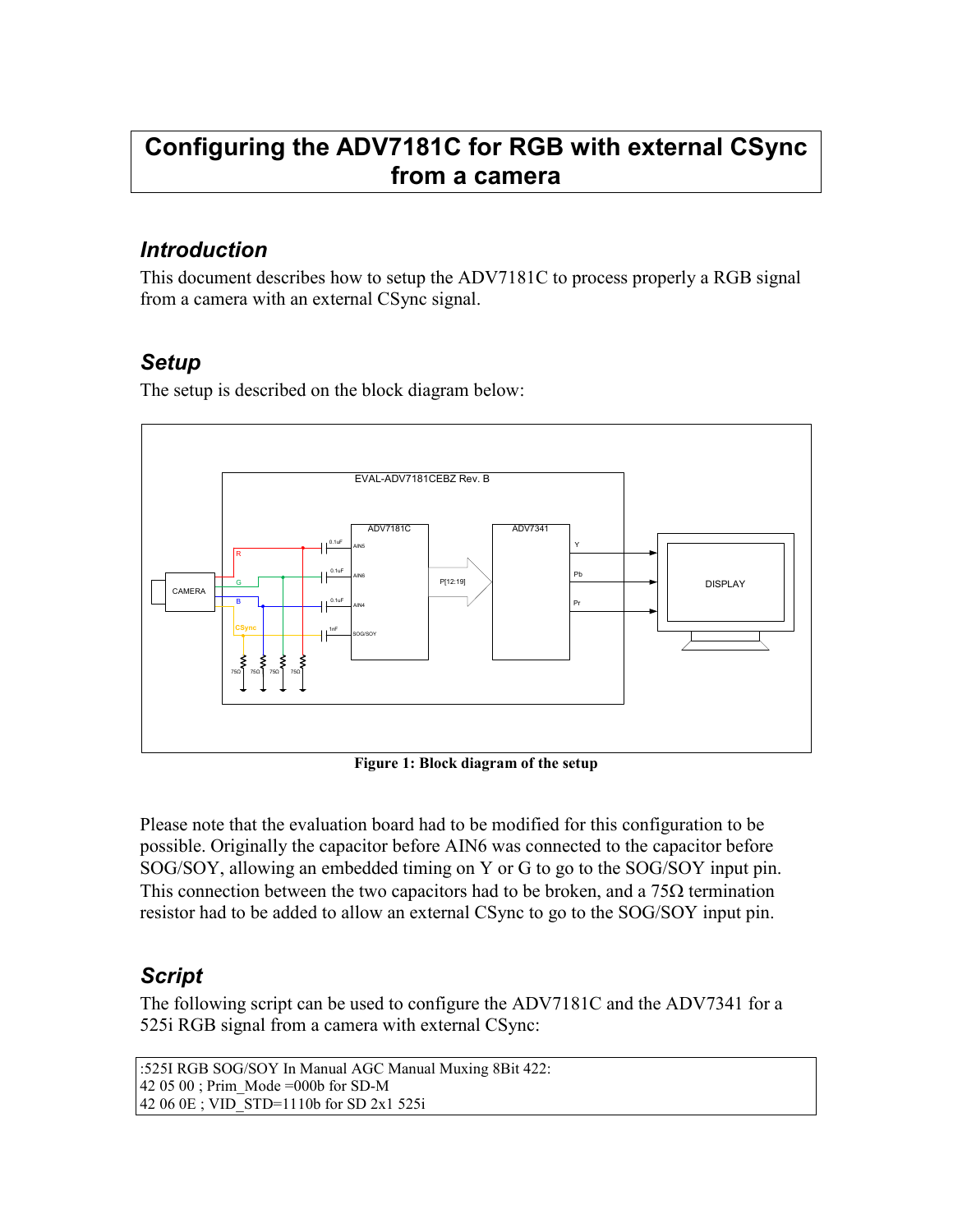42 1D 47 ; Enable 28MHz Crystal 42 3A 11 ; Set Latch Clock 01b, Power Down ADC3 42 3B 81 ; Enable internal Bias 42 3C 52 ; PLL\_QPUMP to 010b 42 C4 85; Manual Muxing -  $ADC2 = AIN5(R)$ 42 C3 46; Manual Muxing - ADC0=AIN6(G), ADC1=AIN4(B) 42 52 00 ; Colour Space Conversion from RGB->YCrCb 42 53 00 ; CSC 42 54 12 ; CSC 42 55 90 ; CSC 42 56 38 ; CSC 42 57 69 ; CSC 42 58 48 ; CSC 42 59 08 ; CSC 42 5A 00 ; CSC 42 5B 75 ; CSC 42 5C 21 ; CSC 42 5D 00 ; CSC 42 5E 1A ; CSC 42 5F B8 ; CSC 42 60 08 ; CSC 42 61 00 ; CSC 42 62 20 ; CSC 42 63 03 ; CSC 42 64 D7 ; CSC 42 65 19 ; CSC 42 66 48 ; CSC last 42 67 13 ; DPP Filters 42 6B C3 ; Select 422 8 bit YPrPb out from CP 42 73 CF ; Enable Manual Gain and set CH\_A gain 42 74 A3 ; Set CH\_A and CH\_B Gain - 0FAh 42 75 E8 ; Set CH\_B and CH\_C Gain 42 76 FA ; Set CH\_C Gain 42 7B 06 ; clears the bits CP\_DUP\_AV and AV\_Blank\_EN 42 85 19 ; Turn off SSPD and force SOY. For Eval Board. 42 86 1B ; Enable stdi\_line\_count\_mode 42 8F 77 ; FR\_LL to 1820 & Enable 28.63MHz LLC 42 90 1C ; FR\_LL to 1820 42 BF 06 ; Blue Screen Free Run Colour 42 C0 40 ; default color 42 C1 F0 ; default color 42 C2 80 ; Default color 42 C5 01 ; CP\_CLAMP\_AVG\_FACTOR $[1-0] = 00b$ 42 C9 0C ; Enable DDR Mode 42 F3 07 ; Enable Anti Alias Filters on ADC 0,1,2 42 0E 80 ; ADI Recommended Setting 42 52 46 ; ADI Recommended Setting 42 54 00 ; ADI Recommended Setting 42 F6 3B ; ADI Recommended Setting 42 0E 00 ; ADI Recommended Setting 56 17 02 ; Software Reset 56 00 FC ; Power up all DAcs and PLL 56 01 80 ; SD only mode, Data input on Y-bus 56 80 10 ; SSAF Luma filter enabled, NTSC mode 56 82 C9 ; Step control on, pixel data valid, pedestal on, PrPb SSAF on,CVBS/YC out. 56 84 06 ; RTCO/SFL Enable